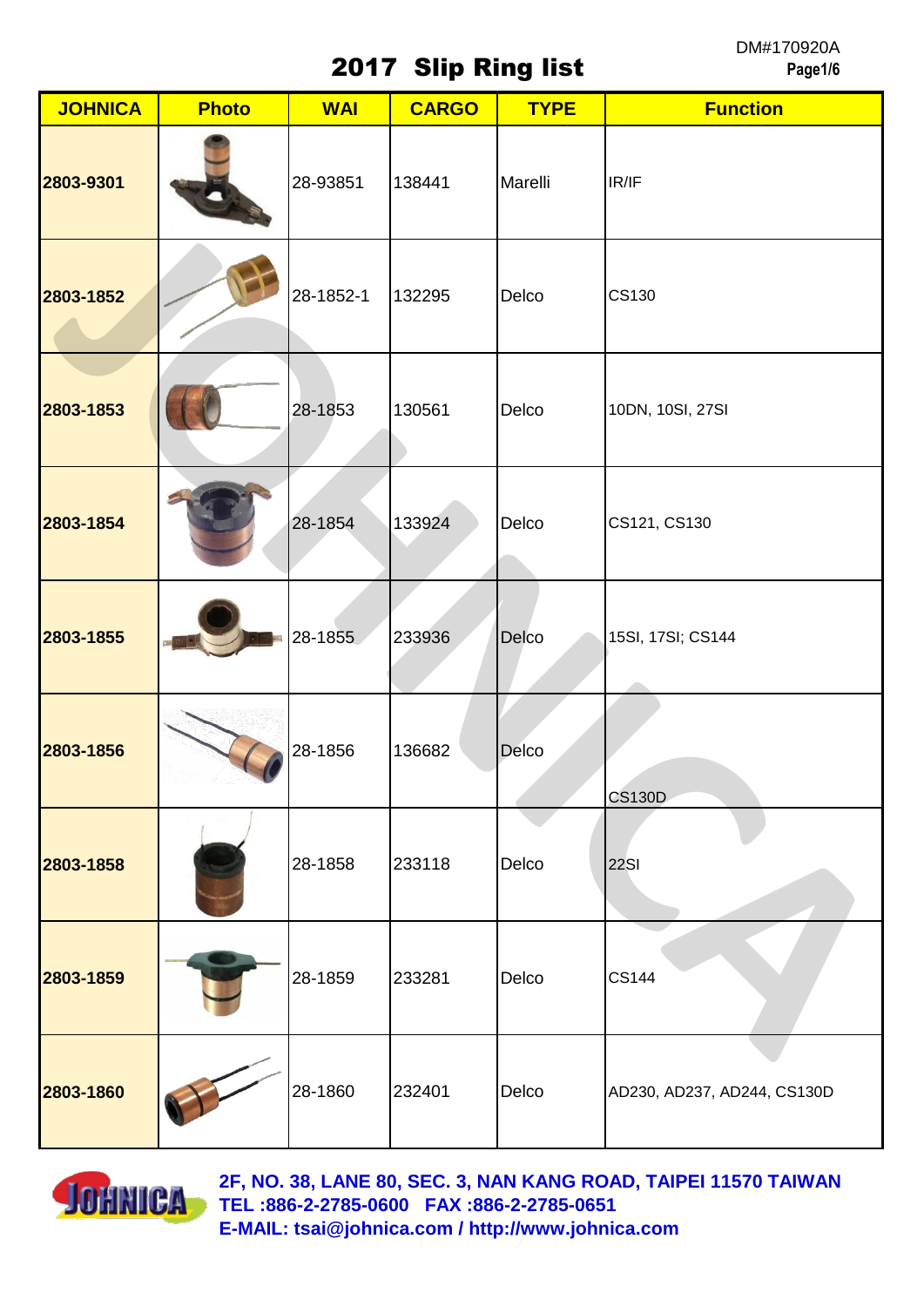## 2017 Slip Ring list

DM#170920A **Page2/6**

| <b>JOHNICA</b> | <b>Photo</b> | <b>WAI</b> | <b>CARGO</b> | <b>TYPE</b> | <b>Function</b>                    |
|----------------|--------------|------------|--------------|-------------|------------------------------------|
| 2803-1861      |              | 28-1861    |              | Delco       | 24SI HP, 28SI, AD230, AD237, DR44G |
| 2803-2851      |              | 28-2851-1  | 133921       | Ford        | 1G                                 |
| 2803-2852      |              | 28-2852-1  | 133922       | Ford        | 1G                                 |
| 2803-2853      |              | 28-2853-1  | 233191       | Ford        | 2G                                 |
| 2803-28552     |              | 28-2855-2  | 136305       | Ford        | 3G                                 |
| 2803-2857      |              | 28-2857    | 233937       | Ford        | 4G                                 |
| 2803-2859      |              | 28-2859    | 233938       | Ford        | 6G                                 |
| 2803-3851      |              | 28-3851    | 133923       | Chrysler    | Round Back, Square Back, ER        |
| 2803-3852      |              | 28-3852-4  | 233935       | Chrysler    |                                    |

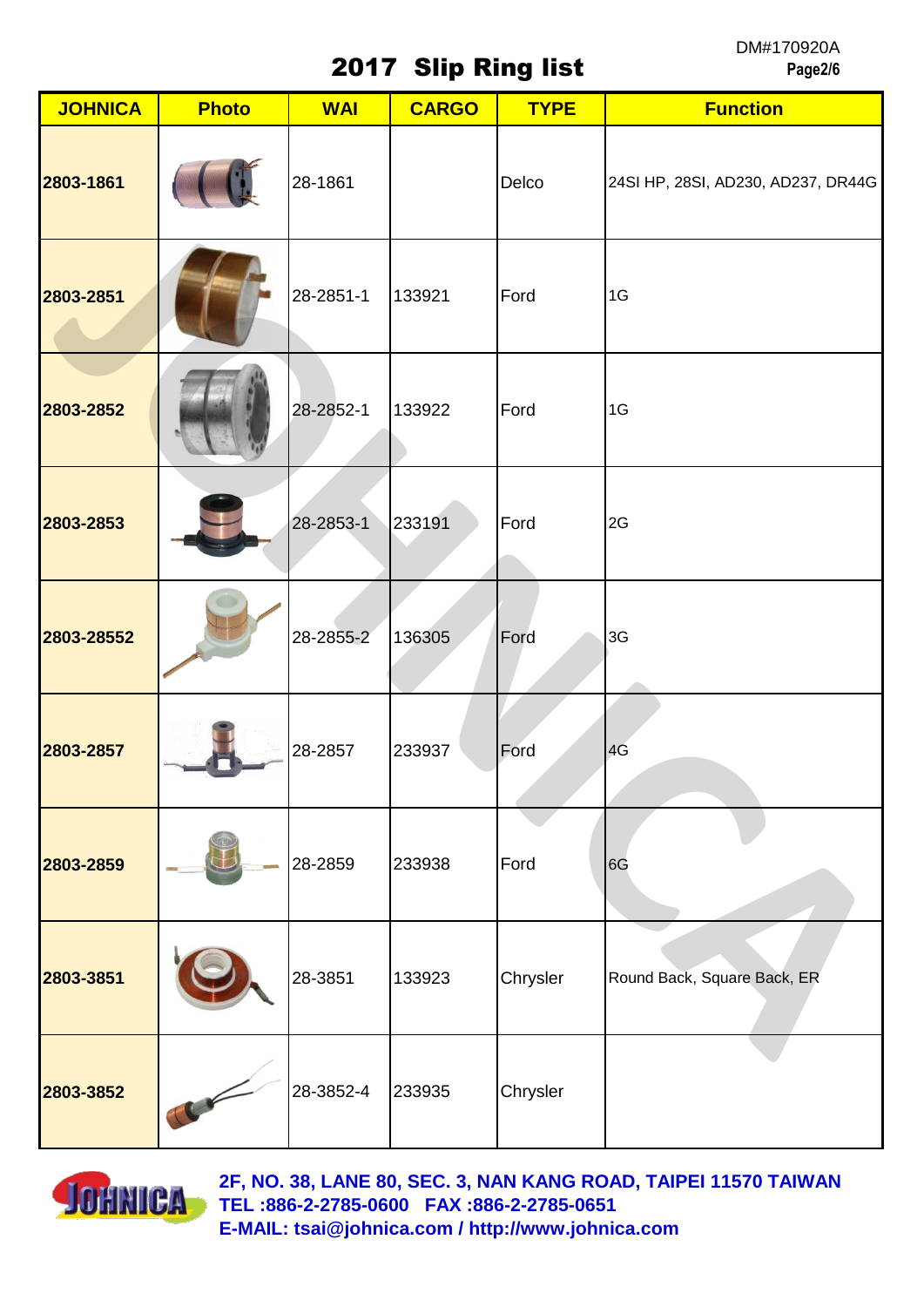2017 Slip Ring list

DM#170920A **Page3/6**

| <b>JOHNICA</b> | <b>Photo</b> | <b>WAI</b> | <b>CARGO</b> | <b>TYPE</b>         | <b>Function</b> |
|----------------|--------------|------------|--------------|---------------------|-----------------|
| 2803-4850      |              | 28-4850    | 133925       | Motorola            | ER/EF           |
| 2803-4851      |              | 28-4851    | 133396       | Motorola            | IR/EF, ER/EF    |
| 2803-5851      |              | 28-5851-2  | 133920       | Leece Neville IR/EF |                 |
| 2803-5852      |              | 28-5852    | 233224       | Leece Neville ER/EF |                 |
| 2803-8101      |              | 28-81851   | 137315       | <b>Hitachi</b>      | IR/EF, IR/IF    |
| 2803-8106      |              | 28-81854   | 133410       | Hitachi             | IR/EF           |
| 2803-8112      |              | 28-81855   | 138440       | Hitachi             | IR/EF           |
| 2803-8113      |              | 28-81856   | 137571       | Hitachi             | ED/IF, IR/IF    |
| 2803-8201      |              | 28-82853   | 135173       | Denso               | ER/IF           |

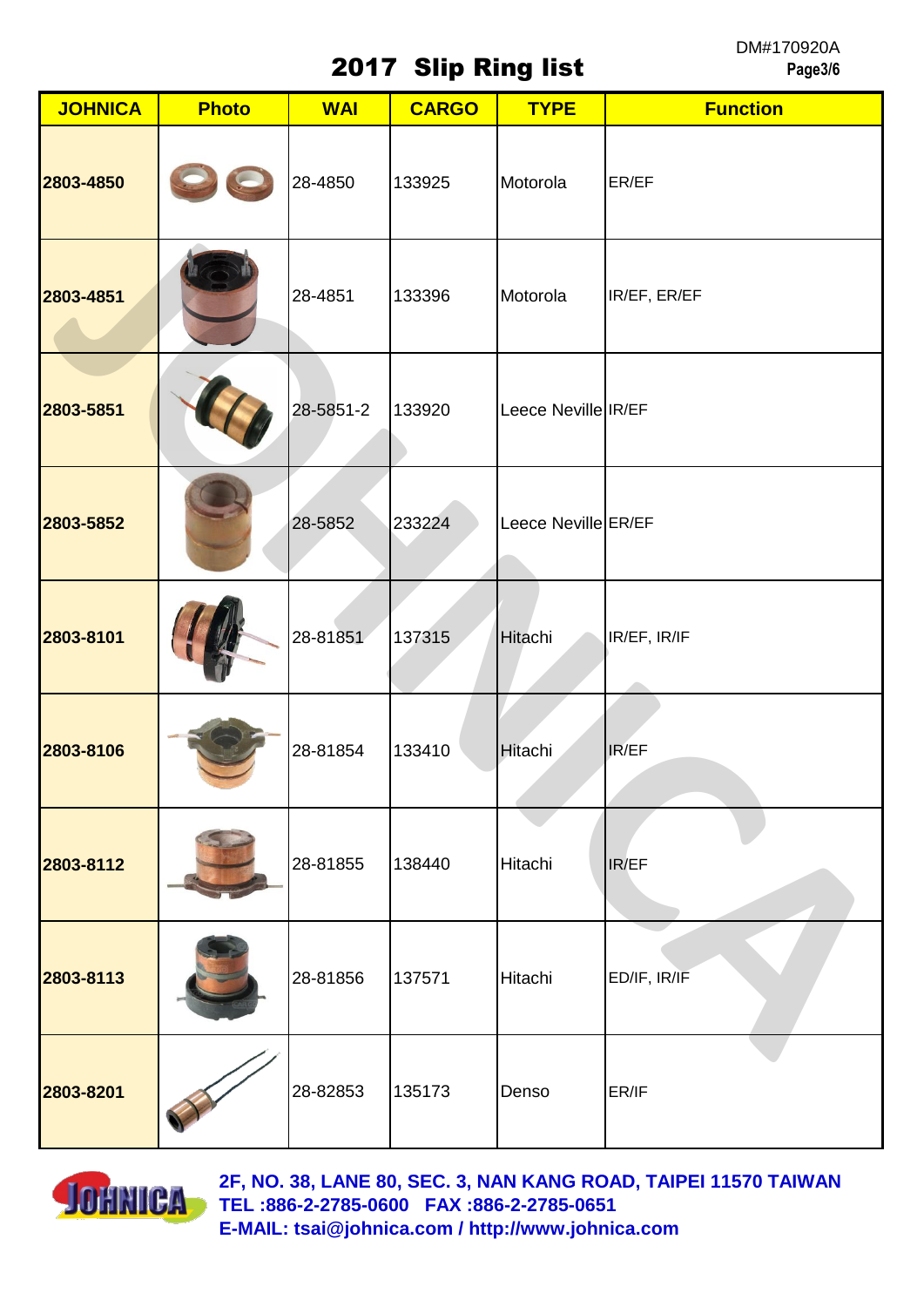2017 Slip Ring list

DM#170920A **Page4/6**

| <b>JOHNICA</b> | <b>Photo</b>            | <b>WAI</b> | <b>CARGO</b> | <b>TYPE</b> | <b>Function</b> |
|----------------|-------------------------|------------|--------------|-------------|-----------------|
| 2803-8204      | $\overline{\mathbf{B}}$ | 28-82854   | 239718       | Denso       | Hairpin IR/IF   |
| 2803-8301      |                         | 28-83851   | 133409       | Mitsubishi  | IR/IF           |
| 2803-8304      |                         | 28-83852   | 330719       | Mitsubishi  | ER/IF, IR/IF    |
| 2803-9404      |                         |            | 131815       | Valeo       |                 |
| 2803-9401      |                         |            | 135179       | Valeo       | IR/IF           |
| 2803-9402      | $\lambda$               |            | 138421       | Valeo       | IR/IF           |
| 2803-9403      |                         | 28-94858   | 131219       | Valeo       |                 |
| 2803-9405      |                         | 28-94862   | 133055       | Valeo       | IR/EF           |
| 2803-8309      |                         |            | 230490       | Mitsubishi  |                 |

![](_page_3_Picture_3.jpeg)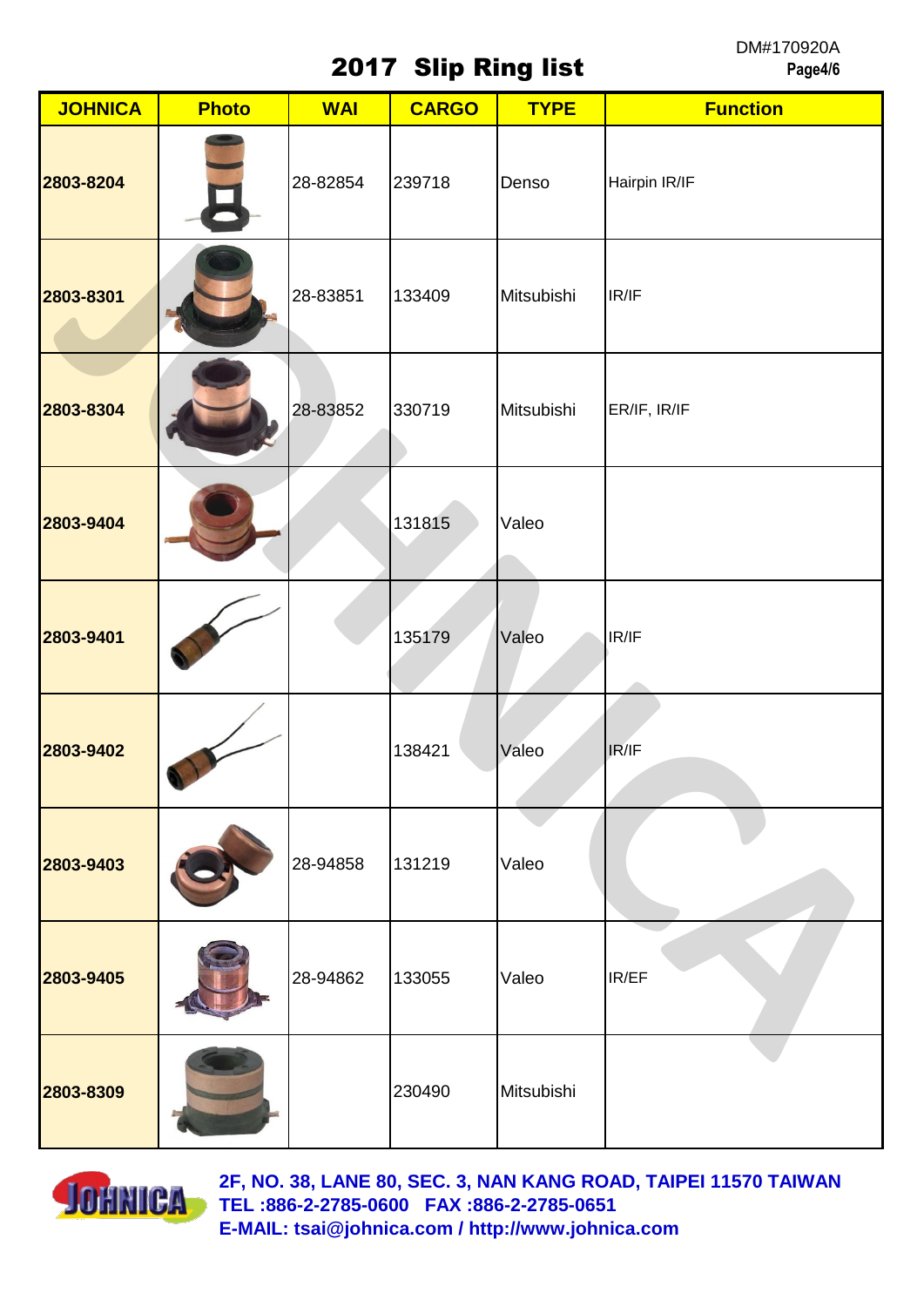## 2017 Slip Ring list

DM#170920A **Page5/6**

| <b>JOHNICA</b> | <b>Photo</b> | <b>WAI</b> | <b>CARGO</b> | <b>TYPE</b>  | <b>Function</b> |
|----------------|--------------|------------|--------------|--------------|-----------------|
| 2803-8310      |              |            | 231567       | Mitsubishi   |                 |
| 2803-8311      |              |            | 233787       | Mitsubishi   |                 |
| 2803-2860      |              | 28-2860    | 237323       | Ford         | <b>RC28</b>     |
| 2803-9102      | $\cdot$      | 28-91854   | 239930       | <b>Bosch</b> | IR/IF           |
| 2803-86850     |              | 28-86850   | 135298       | Mando        | IR/EF           |
| 2803-9104      |              | 28-91581-1 | 130841       | <b>Bosch</b> |                 |
| 2803-91850     |              | 28-91850-1 | 133402       | <b>Bosch</b> | ER/EF, IR/EF    |
| 2803-91851     |              | 28-91851   | 136000       | <b>Bosch</b> | ER/EF, IR/EF    |
| 2803-91852     |              | 28-91852   | 135172       | <b>Bosch</b> | IR/IF           |

![](_page_4_Picture_3.jpeg)